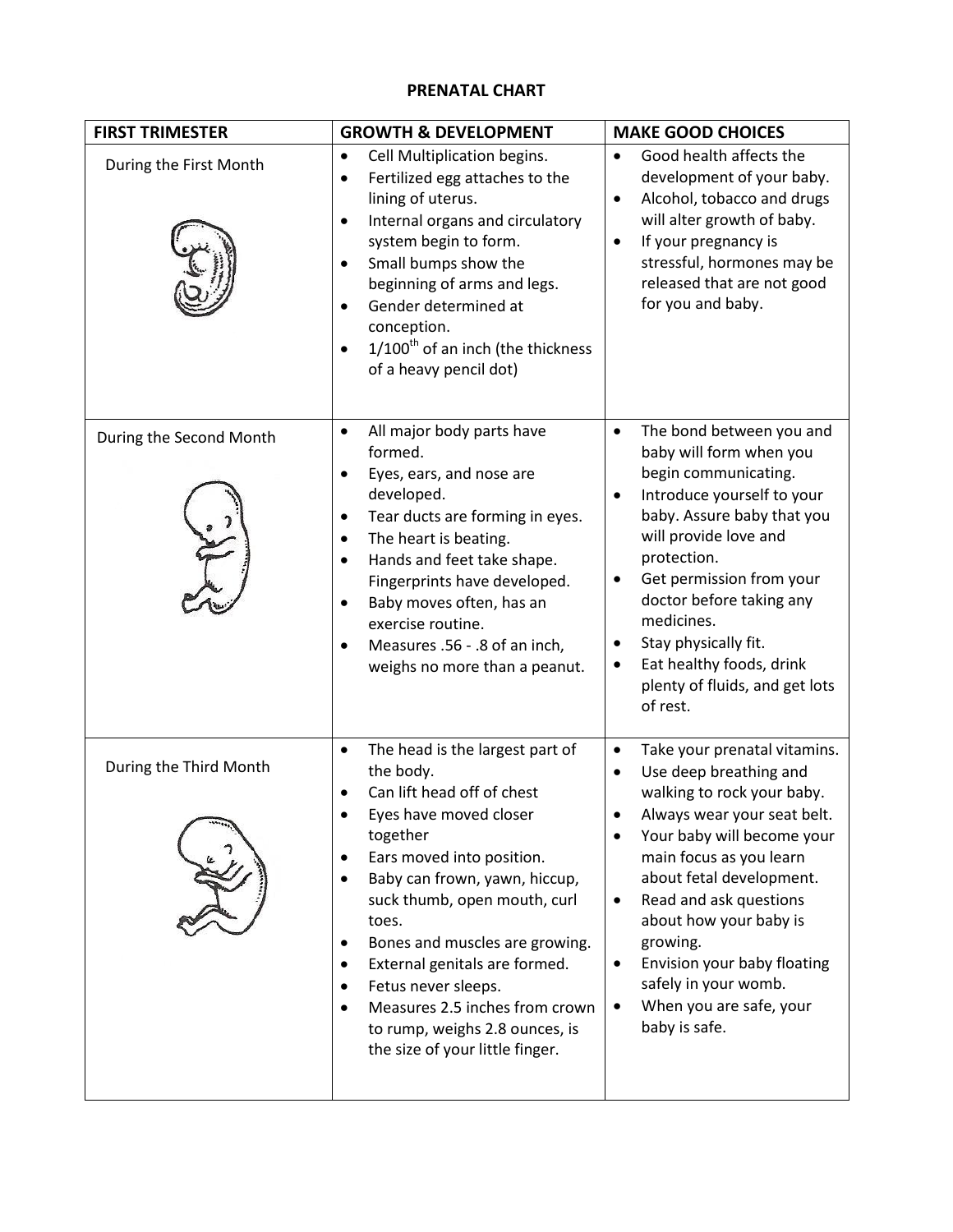| <b>SECOND TRIMESTER</b> | <b>GROWTH &amp; DEVELOPMENT</b>                                                                                                                                                                                                                                                                                                                                                                                                                                                                                        | <b>MAKE GOOD CHOICES</b>                                                                                                                                                                                                                                                                                                                                       |
|-------------------------|------------------------------------------------------------------------------------------------------------------------------------------------------------------------------------------------------------------------------------------------------------------------------------------------------------------------------------------------------------------------------------------------------------------------------------------------------------------------------------------------------------------------|----------------------------------------------------------------------------------------------------------------------------------------------------------------------------------------------------------------------------------------------------------------------------------------------------------------------------------------------------------------|
| During the Fourth Month | Baby is rocked and swayed by<br>mom's breathing & walking.<br>Baby kicks and wiggles toes<br>Makes a fist, brings hands<br>together.<br>Fingernails start to grow.<br>Kidneys begin to make urine.<br>Sex organs are distinct.<br>Floats in a quart of amniotic<br>fluid.<br>Placenta is completely formed.<br>Measures $6 - 7$ inches, weighs<br>about 2.8 ounces.                                                                                                                                                    | Tight clothing will not allow<br>room for your baby to<br>move and grow.<br>Your baby exercises daily<br>٠<br>and hopes you do too.<br>Depression and distress<br>$\bullet$<br>produce chemicals which<br>may cross the placenta and<br>affect your baby.<br>Stroke and pat your baby.<br>$\bullet$<br>Play and rest with baby.<br>٠<br>Read and sign to baby. |
| During the Fifth Month  | Mom can feel baby move,<br>$\bullet$<br>quickening.<br>Baby drinks and tastes amniotic<br>٠<br>fluid.<br>Clean fluid replaced every 3<br>$\bullet$<br>hours.<br>Baby plays with umbilical cords.<br>Eyebrows, eyelashes are<br>$\bullet$<br>growing.<br>Skin is covered with yellowish<br>$\bullet$<br>substance, vernix.<br>Fine hair called lanugo covers<br>٠<br>body.<br>Layer of fat is formed around<br>$\bullet$<br>neck & shoulders to keep warm.<br>Measures $8 - 12$ inches<br>$\bullet$<br>Weights 9 ounces | Your center of gravity<br>$\bullet$<br>changes as uterus grows.<br>Check home for hazards<br>$\bullet$<br>that might make you fall.<br>Just as your actions affect<br>$\bullet$<br>baby's physical<br>development, your feelings<br>affect her emotional<br>development.<br>Select calm and pleasant<br>٠<br>surroundings.                                     |
| During the Sixth Month  | Skin is thin and wrinkled.<br>$\bullet$<br>Hair is soft and fine.<br>Baby touches and explores<br>$\bullet$<br>body.<br>Moves and manipulates fingers.<br>٠<br>Sucks Thumb and fingers.<br>$\bullet$<br>Eyelids begin to part, eyes open.<br>$\bullet$<br>Baby listens to conversations.<br>٠<br>Can see bright light.<br>Loud sounds startle baby.<br>$\bullet$<br>Measures $11 - 14$ inches<br>Weighs 1.2 pounds                                                                                                     | Vigorous exercise or bathing<br>in hot water will cause<br>baby's heart rate and<br>temperature to go up.<br>Don't ignore warning signs;<br>$\bullet$<br>severe swelling, vision<br>disturbances, headaches.<br>Recognize your baby's<br>٠<br>attempts to communicate.<br>He waits for your response.<br>He hears your voice and<br>responds to it.            |